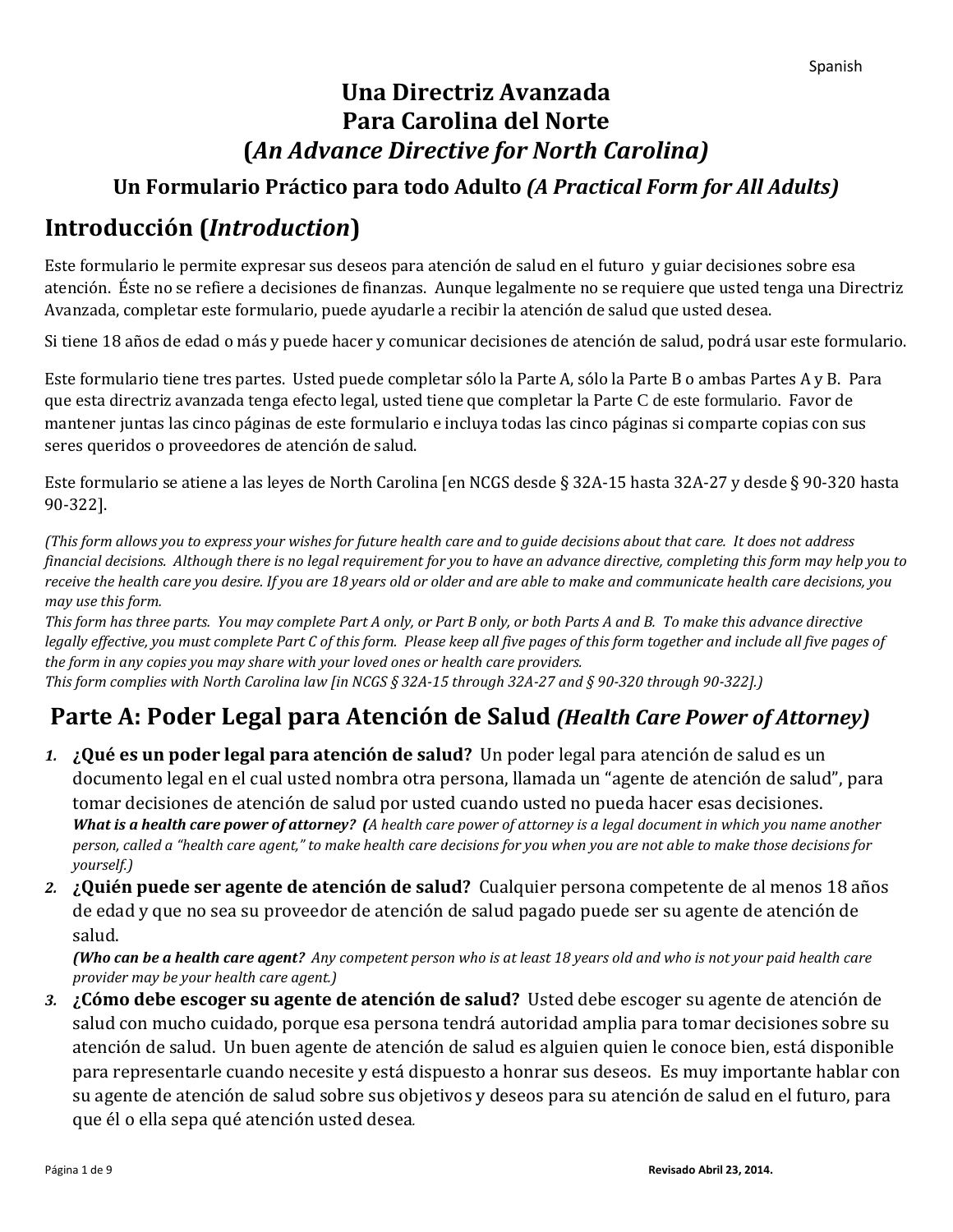#### Spanish

*(How should you choose your health care agent? You should choose your health care agent very carefully, because that person will have broad authority to make decisions about your health care. A good health care agent is someone who knows you well, is available to represent you when needed, and is willing to honor your wishes. It is very important to talk with your health care agent about your goals and wishes for your future health care, so that he or she will know what care you want.)*

- **4. ¿Qué decisiones puede hacer su agente de atención de salud?** A menos que usted limite el poder de su agente de atención de salud en la Sección 2 de la Parte A de este formulario, su agente de atención de salud puede hacer toda decisión de atención de salud por usted, incluyendo:
	- **▪** iniciar o detener medidas de prolongar la vida
	- **▪** decisiones sobre tratamientos de salud mental
	- **▪** escoger sus doctores y facilidades de servicio
	- **▪** revisar y compartir su información médica
	- **▪** autopsias y disposición de su cuerpo después de fallecer

*(What decisions can your health care agent make? Unless you limit the power of your health care agent in Section 2 of Part A of this form, your health care agent can make all health care decisions for you, including:*

- *▪ starting or stopping life-prolonging measures*
- *▪ decisions about mental health treatment*
- *▪ choosing your doctors and facilities*
- *▪ reviewing and sharing your medical information*
- *▪ autopsies and disposition of your body after death)*
- *5.* **¿Puede su agente de atención de salud donar sus órganos y tejidos después de usted fallecer?** Sí, si usted opta darle este poder a su agente de atención de salud en el formulario. Para hacer esto, tiene que poner sus iniciales en la declaración de la Sección 3 de la Parte A.

*(Can your health care agent donate your organs and tissues after your death? Yes, if you choose to give your health care agent this power on the form. To do this, you must initial the statement in Section 3 of Part A.)*

*6.* **¿Cuándo será efectivo este poder legal para atención de salud?** Este documento será efectivo si su doctor determina que usted ha perdido la habilidad de hacer sus propias decisiones de atención de salud.

*(When will this health care power of attorney be effective? This document will become effective if your doctor determines that you have lost the ability to make your own health care decisions.)*

- *7.* **¿Cómo puede revocar este poder legal para atención de salud?** Si está competente, usted puede revocar este poder legal para atención de salud de cualquier manera que quede claro su deseo de revocarlo. Por ejemplo, puede destruir este documento, escribir "nulo" sobre el documento, decirle a su doctor que está revocando el documento, o completar un nuevo poder legal de atención de salud. *(How can you revoke this health care power of attorney? If you are competent, you may revoke this health care power of attorney in any way that makes clear your desire to revoke it. For example, you may destroy this document, write "void" across this document, tell your doctor that you are revoking the document, or complete a new health care power of attorney.)*
- *8.* **¿Quién toma decisiones de atención de salud por mí si no nombro un agente de atención de salud y no puedo hacer mis propias decisiones?** Si usted no tiene un agente de atención de salud, la ley de NC requiere que los proveedores de atención de salud recurran a los siguientes individuos según el orden a continuación: encargado legal; un abogado asignado bajo un poder general (POA, por sus siglas en inglés) si ese POA incluye el derecho a hacer decisiones de atención de salud; un esposo o esposa; una mayoría entre sus padres e hijos adultos; una mayoría entre sus hermanos mayores de edad; o un individuo que tenga una relación establecida con usted, quien actúa en buena fe y que pueda comunicar sus deseos. Si no hay nadie, la ley permite que su doctor haga decisiones por usted siempre y cuando otro doctor esté de acuerdo con esas decisiones.

*(Who makes health care decisions for me if I don't name a health care agent and I am not able to make my own decisions? If you do not have a health care agent, NC law requires health care providers to look to the following individuals, in the order listed below: legal guardian; an attorney-in-fact under a general power of attorney (POA) if that POA includes the right to make health care decisions; a husband or wife; a majority of your parents and adult children; a majority of your adult brothers and sisters; or an individual who has an established relationship with you, who is acting in good faith and who can convey your wishes. If there is no one, the law allows your doctor to make decisions for you as long as another doctor agrees with those decisions.)*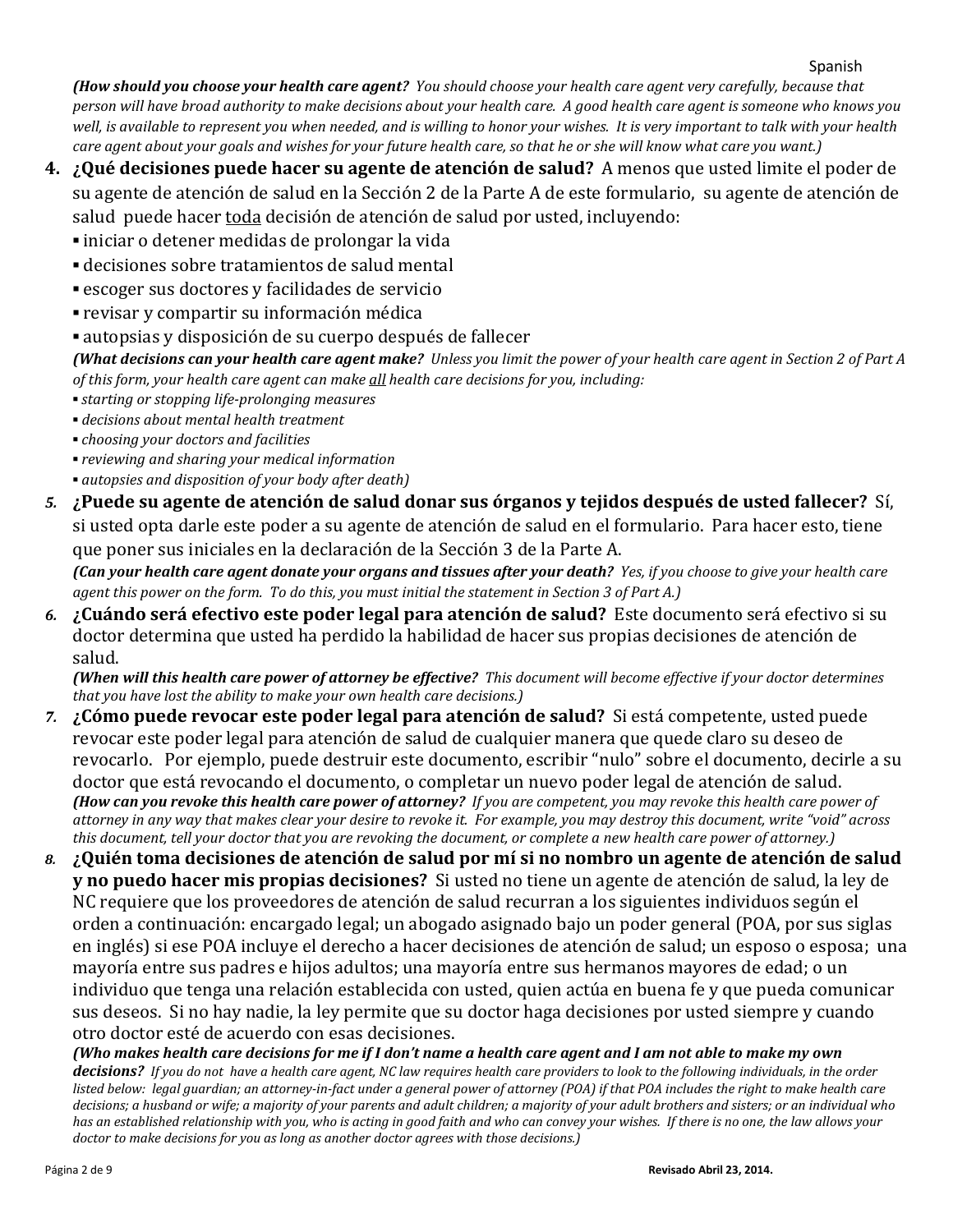## **Parte B: Testamento en Vida** *(Living Will)*

- **1. ¿Qué es un testamento en vida?** En Carolina del Norte, un testamento en vida le permite declarar sus deseos de no recibir medidas para prolongar la vida en cualquiera o todas las siguientes situaciones:
	- **▪** Usted tiene una condición incurable que resultará en su muerte en un periodo de corto tiempo.
	- **▪** Usted está inconsciente, y sus doctores están confiados de que no puede recobrar la conciencia.

**▪** Usted tiene demencia avanzada u otra pérdida sustancial e irreversible de función mental. *(What is a living will? In North Carolina, a living will lets you state your desire not to receive life-prolonging measures in any or all of the following situations:*

- *▪ You have a condition that is incurable that will result in your death within a short period of time.*
- *▪ You are unconscious, and your doctors are confident that you cannot regain consciousness.*
- *▪ You have advanced dementia or other substantial and irreversible loss of mental function.)*
- *2.* **¿Qué son medidas para prolongar la vida?** Las medidas para prolongar la vida son tratamientos médicos que sólo sirven para posponer la muerte, incluyendo máquinas para respirar, diálisis renal, antibióticos, alimentación por tubo (nutrición e hidratación artificial), y formas similares de tratamiento. *(What are life-prolonging measures? Life-prolonging measures are medical treatments that would only serve to postpone death, including breathing machines, kidney dialysis, antibiotics, tube feeding (artificial nutrition and hydration), and similar forms of treatment.)*
- *3.* **¿Se pueden suprimir o detener medidas para prolongar la vida sin un testamento en vida?** Sí, bajo ciertas circunstancias. Si puede expresar sus deseos, podrá rechazar medidas para prolongar la vida. Si no puede expresar sus deseos, entonces hay que obtener permiso de aquellos individuos que hacen decisiones por usted.

*(Can life-prolonging measures be withheld or stopped without a living will? Yes, in certain circumstances. If you are able to express your wishes, you may refuse life-prolonging measures. If you are not able to express your wishes, then permission must be obtained from those individuals who are making decisions on your behalf. )* 

**4. ¿Qué tal si usted desea recibir alimentación por tubo (nutrición e hidratación artificial)?** Usted puede expresar su deseo de recibir alimentación por tubo bajo toda circunstancia. Para hacer esto, tiene que poner sus iniciales en la declaración de la Sección 2 de la Parte B.

*(What if you want to receive tube feeding (artificial nutrition and hydration)? You may express your wish to receive tube feeding in all circumstances. To do this, you must initial the statement in Section 2 of Part B.)*

*5.* **¿Cómo puede revocar este testamento en vida?** Usted puede revocar este testamento en vida al declarar o escribir de manera clara que desea hacerlo. Por ejemplo, puede destruir el documento, escribir "anulado" sobre el documento, decirle a su doctor que revoca el documento, o completa un nuevo testamento en vida.

*(How can you revoke this living will? You may revoke this living will by clearly stating or writing in any clear manner that you wish to do so. For example, you may destroy the document, write "void" across the document, tell your doctor that you are revoking the document, or complete a new living will.)*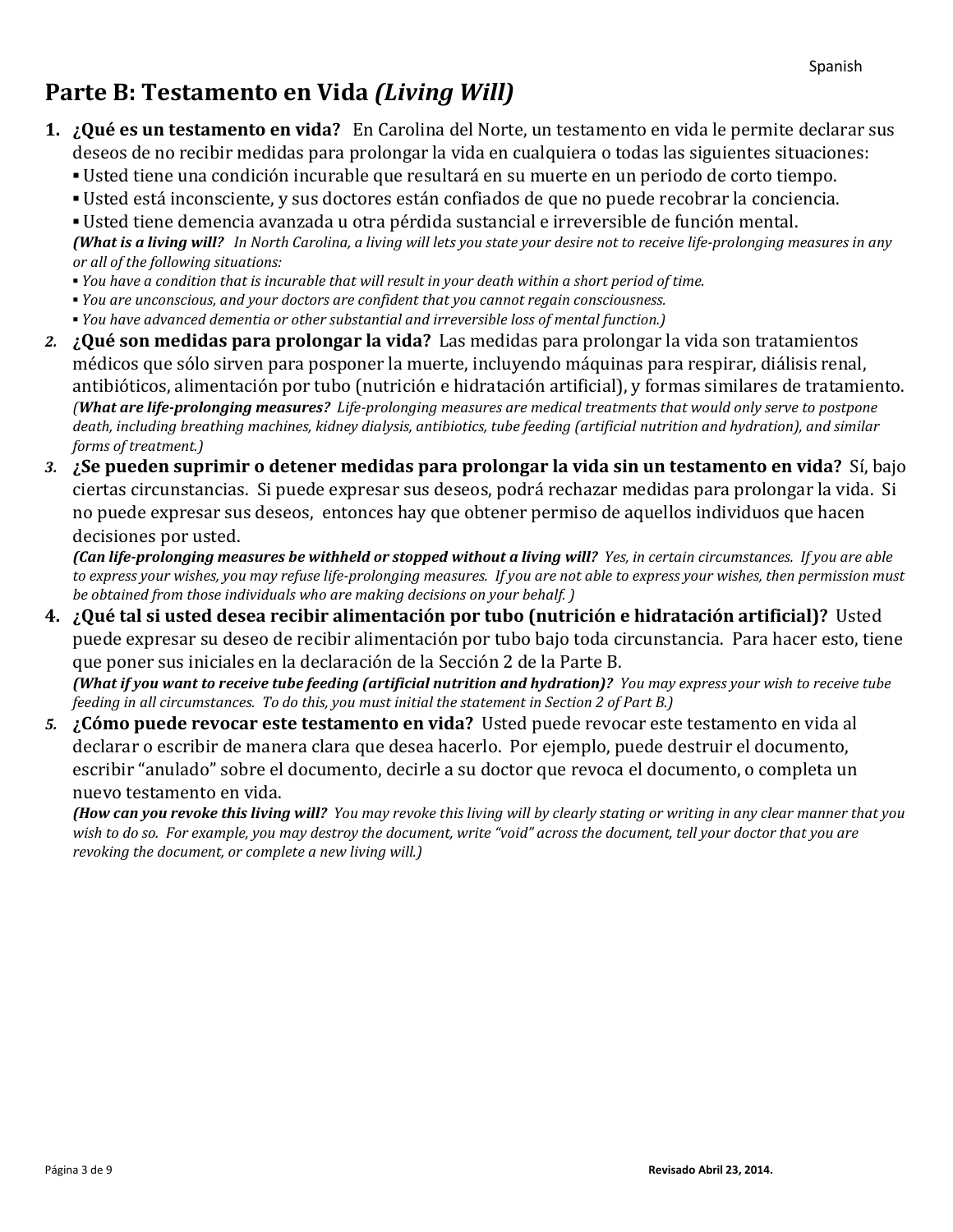## **Parte C: Al Completar este Documento** *(Completing this Document)*

Para que esta directriz avanzada sea legalmente válida, tiene que completar todas las tres secciones de la Parte C. *(To make this advance directive legally effective, all three sections of Part C of the document must be completed*.)

- *1.* Espere a tener dos testigos y un notario público presente, luego firme y feche el documento. *(Wait until two witnesses and a notary public are present, then sign and date the document.)*
- **2.** Dos testigos tienen que firmar y fechar el documento en la Sección 2 de la Parte C. Estos testigos no pueden ser:
	- **▪** su pariente de sangre o político,
	- **▪** su heredero, o alguien designado en su testamento a recibir una porción de sus bienes,
	- **▪** alguien con un reclamo en contra suya o en contra de sus bienes, o
	- **▪** su doctor, otro proveedor de atención de salud o empleado de un hospital donde usted sea paciente, o un empleado del asilo de ancianos u hogar de adultos donde usted vive.

*(Two witnesses must sign and date the document in Section 2 of Part C. These witnesses cannot be:*

*▪ related to you by blood or marriage,*

*▪ your heir, or a person named to receive a portion of your estate in your will,* 

*▪ someone who has a claim against you or against your estate, or*

*▪ your doctor, other health care provider, or an employee of a hospital in which you are a patient, or an employee of the nursing home or adult care home where you live.)* 

*3.* Un notario público tiene que atestiguar las firmas y notarizar el documento en la Sección 3 de la Parte C. *(A notary public must witness these signatures and notarize the document in Section 3 of Part C.)*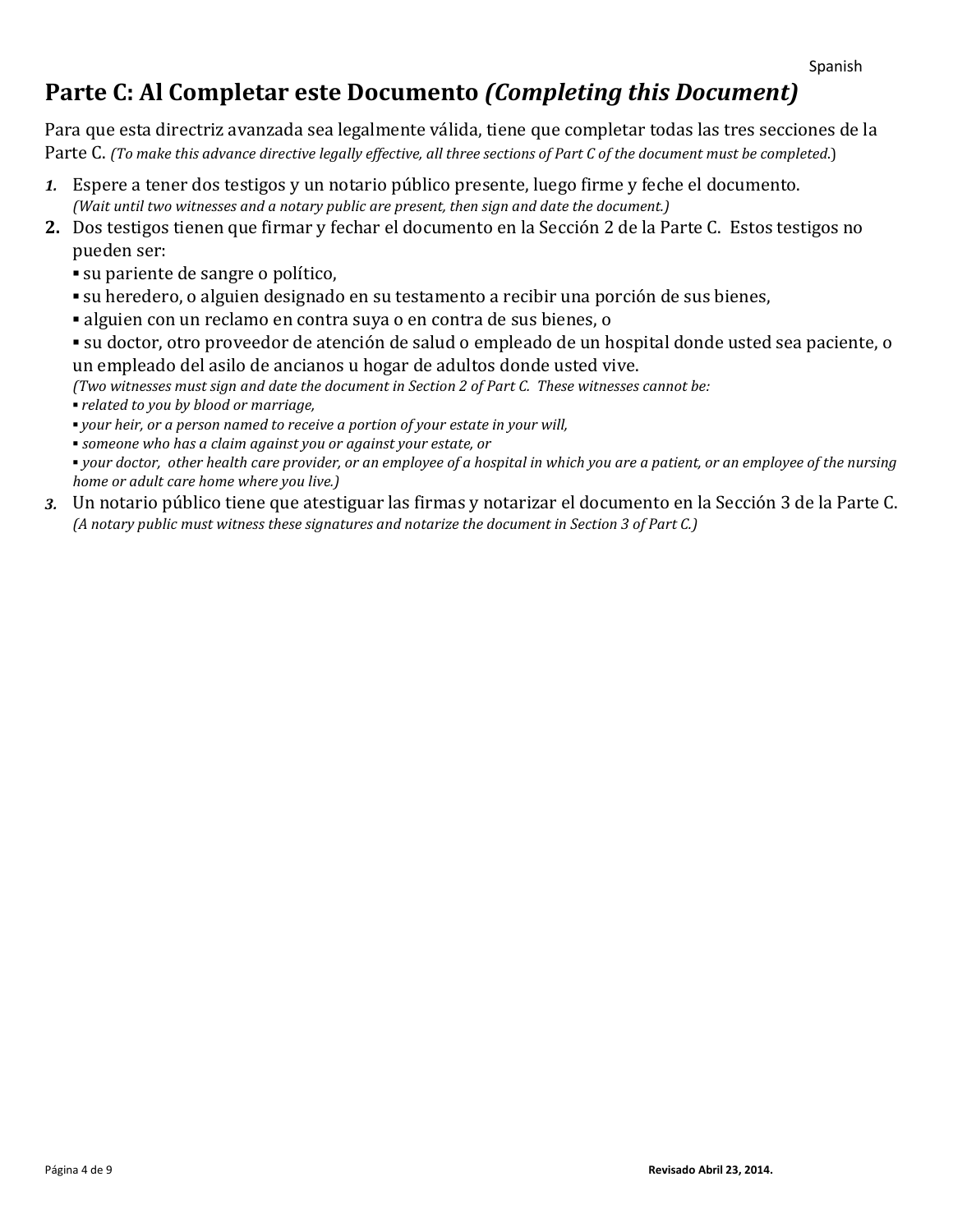# **Parte A: Poder Legal para Atención de Salud (Elección de un Agente de Atención de Salud)**

## *(Part A: Health Care Power of Attorney (Choosing a Health Care Agent))*

Si no desea designar un agente de atención de salud, tache toda esta parte y ponga sus iniciales aquí \_\_\_\_\_.

*(If you do not wish to appoint a health care agent, strike through this entire part and initial here)*

**Mi nombre es** *(my name is):*

**Mi fecha de Nacimiento es** *(my birth date is)*:  $\boxed{\mathbf{y}}$   $\boxed{\mathbf{y}}$ 

**1. La persona que elijo como mi agente de atención de salud es** *(The person I choose as my health care agent is)* **:** 

| primer nombre (first name)        | segundo nombre (middle name)     | apellido (last name) |                                                       |
|-----------------------------------|----------------------------------|----------------------|-------------------------------------------------------|
| dirección: calle (street address) | ciudad (city)                    | estado (state)       | $\overline{\text{código postal}}$ ( <i>zip code</i> ) |
| teléfono de casa (home phone)     | teléfono de trabajo (work phone) | celular (cell phone) | correo electrónico (e-mail address)                   |

Si esta persona no puede o no quiere servir como mi agente de atención de salud, mi siguiente opción es: *(If this person is unable or unwilling to serve as my health care agent, my next choice is)*

| primer nombre (first name)       | segundo nombre (middle name)     | apellido (last name) |                                                       |
|----------------------------------|----------------------------------|----------------------|-------------------------------------------------------|
| dirección: calle (sreet address) | ciudad $(city)$                  | estado (state)       | $\overline{\text{código postal}}$ ( <i>zip code</i> ) |
| teléfono de casa (home phone)    | teléfono de trabajo (work phone) | celular (cell phone) | correo electrónico (e-mail address)                   |

#### **2. Instrucciones Especiales** *(Special Instructions)***:**

NOTA: En esta sección, usted puede incluir **cualquier instrucción especial** que desea que siga su agente de atención de salud, o **cualquier limitación** que desea imponer en las decisiones de atención de salud que pueda hacer su agente, incluyendo decisiones sobre alimentación por tubo, otros tratamientos para prolongar la vida, tratamientos de atención mental, autopsia, disposición de su cuerpo después de fallecer y donación de órganos.

**Si no tiene instrucciones especiales para su agente de atención de salud, o ninguna limitación que desea imponer en la autoridad de su agente, favor trazar una línea sobre esta sección.** 

Spanish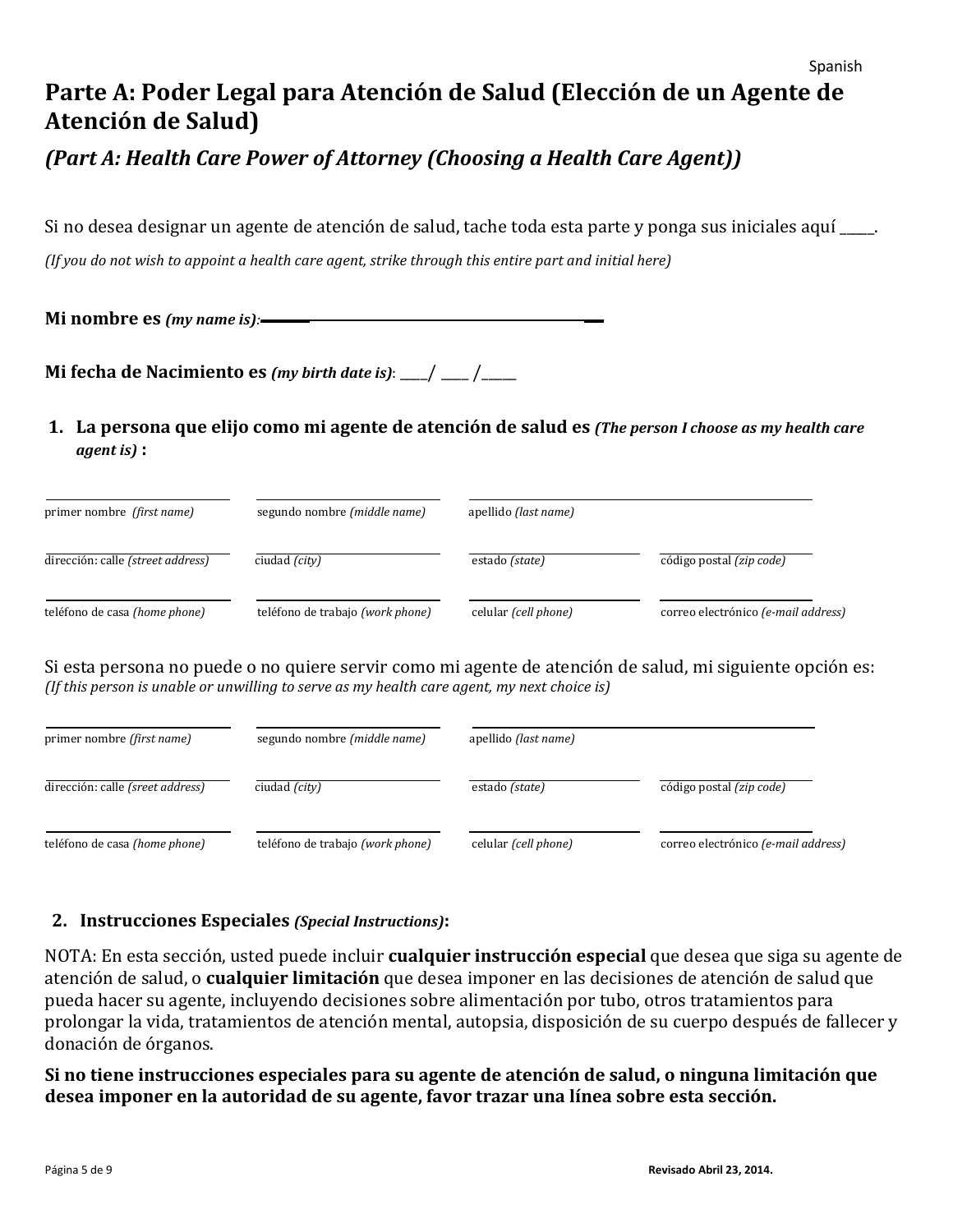*(NOTE: In this section, you may include any special instructions you want your health care agent to follow, or any limitations you want to put on the decisions your health care agent can make, including decisions about tube feeding, other life-prolonging treatments, mental health treatments, autopsy, disposition of your body after death, and organ donation.*

*If you do not have any special instructions for your health care agent, or any limitations you want to put your agent's authority, please draw a line through this section.)*

#### **3. Donación de Órganos (Organ Donation):**

 (iniciales) Mi agente de atención de salud puede donar mis órganos, tejidos o partes después de mi muerte. *(My health care agent may donate my organs, tissues, or parts after my death.)*

(Nota: si no escribe sus iniciales, su agente de atención de salud no podrá donar sus órganos o partes.) *(Please note: if you do not initial above, your health care agent will not be able to donate your organs or parts.)*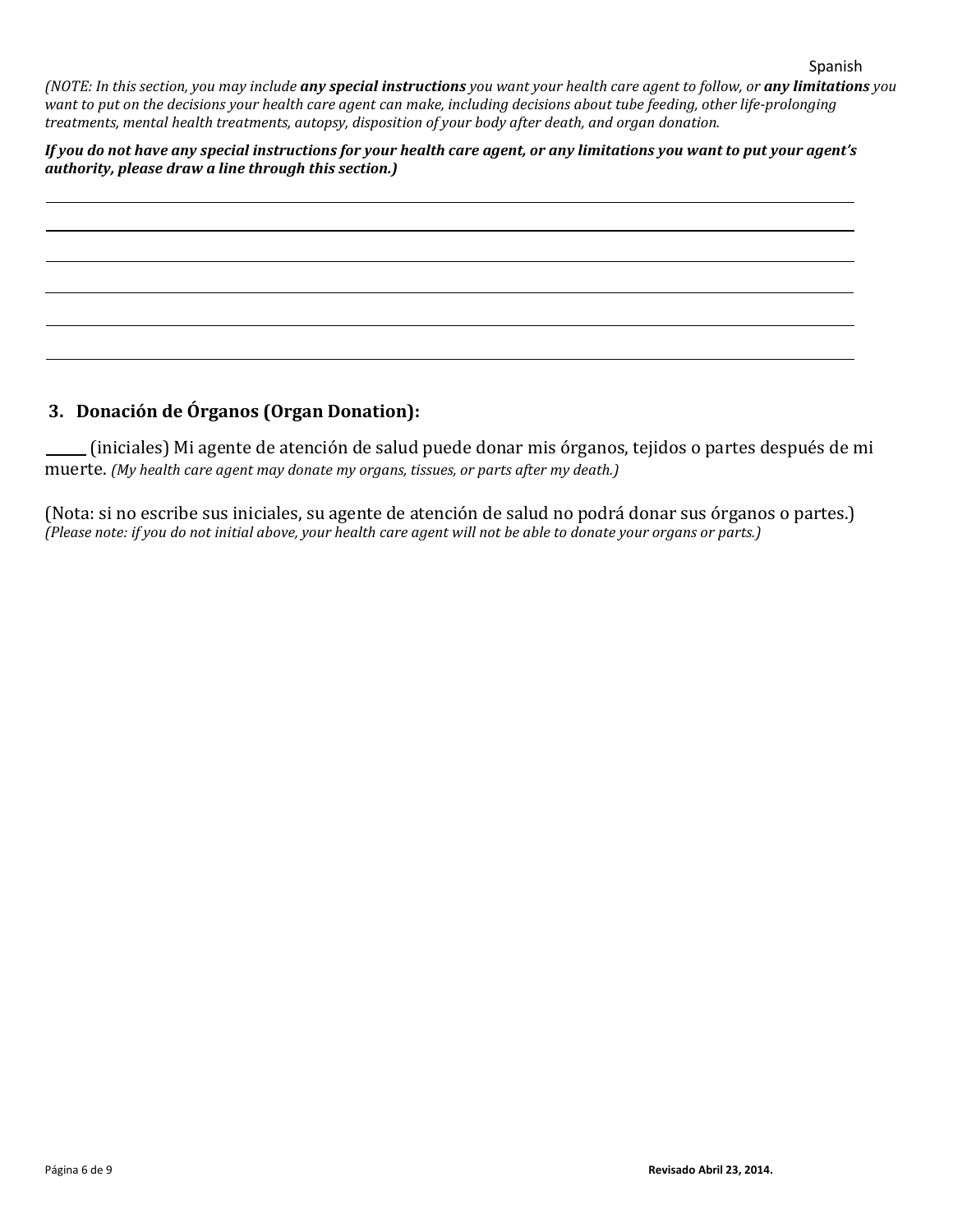## **Parte B: Testamento en Vida**

## *(Part B: Living Will)*

Si no desea preparar un testamento en vida, tache toda esta sección y ponga sus iniciales aquí \_\_\_\_\_\_\_\_\_\_. *(If you do not wish to prepare a living will, strike through this entire part and initial here.)*

**Mi nombre es** *(my name is):*

**Mi fecha de nacimiento es** *(my birth date is***)**: \_\_\_\_/ \_\_\_\_ /\_\_\_\_\_

**1. Si no puedo hacer o comunicar decisiones de atención de salud, deseo que no se prolongue mi vida con medidas para prolongar la vida en las siguientes situaciones** (puede poner sus iniciales en cualquiera o todas estas opciones)*(If I am unable to make or communicate health care decisions, I desire that my life not be prolonged by life-prolonging measures in the following situations (you may initial <u>any or all</u> <i>of these choices*)) :

(iniciales) Tengo una condición que no tiene cura y que resultará en mi muerte en un período de tiempo relativamente corto. *(I have a condition that cannot be cured and that will result in my death within a relatively short period of time.)*

 (iniciales) Pierdo la conciencia y mis doctores determinan, con alto grado de certeza médica, que nunca recuperaré la conciencia. *(I become unconscious and my doctors determine that, to a high degree of medical certainty, I will never regain any consciousness.)*

 (iniciales) Sufro de demencia avanzada o cualquier otra condición que resulte en una pérdida sustancial en mi habilidad de pensar, y mis doctores determinan, con alto grado de certeza médica, que esto no va a mejorar. *(I suffer from advanced dementia or any other condition which results in the substantial loss of my ability to think, and my doctors determine that, to a high degree of medical certainty, this is not going to get better.)*

**2. (iniciales) Aunque no deseo que se prolongue mi vida con otras medidas para prolongar la vida en las situaciones para las cuales puse mis iniciales en la sección 1 anterior, SÍ DESEO recibir alimentación por tubo en esas situaciones** (ponga sus iniciales aquí sólo si **SÍ** desea alimentación por tubo en esas situaciones)**.** *(Even though I do not want my life prolonged by other life-prolonging measures in the situations I have initialed in section 1 above, I DO want to receive tube feeding in those situations (initial here only if you DO want tube feeding in those situations).*

**3. Deseo que me tengan lo más cómodo posible.** Quiero que mis proveedores de atención de salud me tengan lo más limpio, cómodo, y libre de dolor posible, aunque este cuidado pueda apresurar mi muerte. *(I wish to be made as comfortable as possible. I want my health care providers to keep me as clean, comfortable, and free of pain as possible, even though this care may hasten my death.)*

**4. Mis proveedores de atención de salud pueden contar con este testamento en vida para rechazar o descontinuar medidas para prolongar la vida en las situaciones anteriores donde puse mis iniciales.**  *(My health care providers may rely on this living will to withhold or discontinue life-prolonging measures in the situations I have initialed above.)*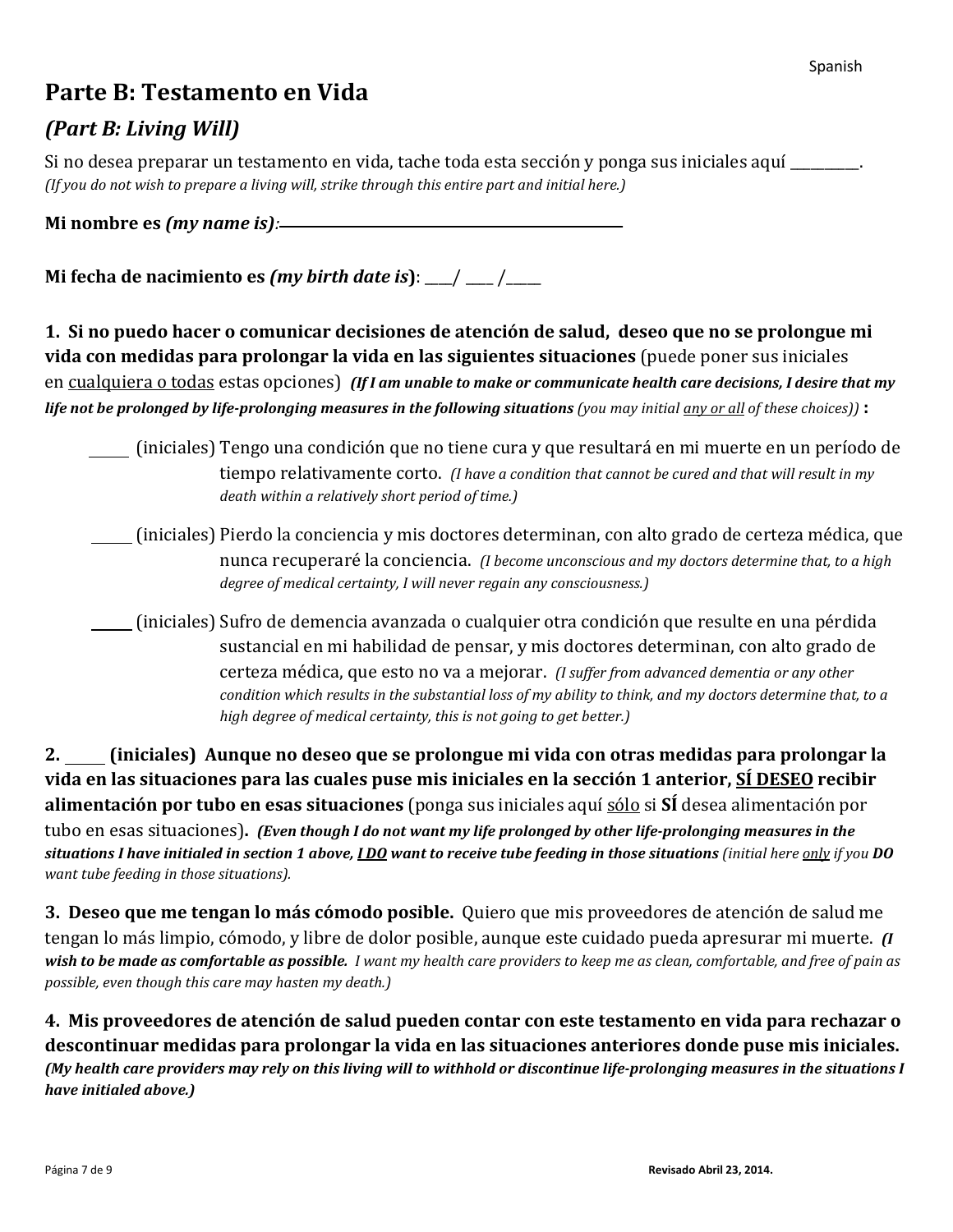**5. Si he designado un agente de atención en la Parte A de esta directriz avanzada o un documento similar, y ese agente de atención de salud da instrucciones que difieren con los deseos expresados en este testamento en vida, entonces:** (NOTA: ponga sus iniciales en **SÓLO UNA** de las siguientes opciones)**:**  *(If I have appointed a health care agent in Part A of this advance directive or a similar document, and that health care in Part A of this advance directive or a similar document, and that health care agent gives instructions that differ from the desires expressed in this living will, then: (NOTE: initial ONLY ONE of the two choices below):*

 (iniciales) **Sígase este testamento en vida.** Mi agente de atención de salud no puede hacer decisiones que difieran con lo que yo he declarado en este testamento en vida. (*Follow this living will. My health care agent cannot make decisions that are different from what I have stated in this living will.)*

 (iniciales) **Sígase al agente de atención de salud.** Mi agente de atención de salud tiene la autoridad para hacer decisiones que difieran con lo que yo he indicado en este testamento en vida.

> *(Follow health care agent. My health care agent has the authority to make decisions that are different from what I have indicated in this living will.)*